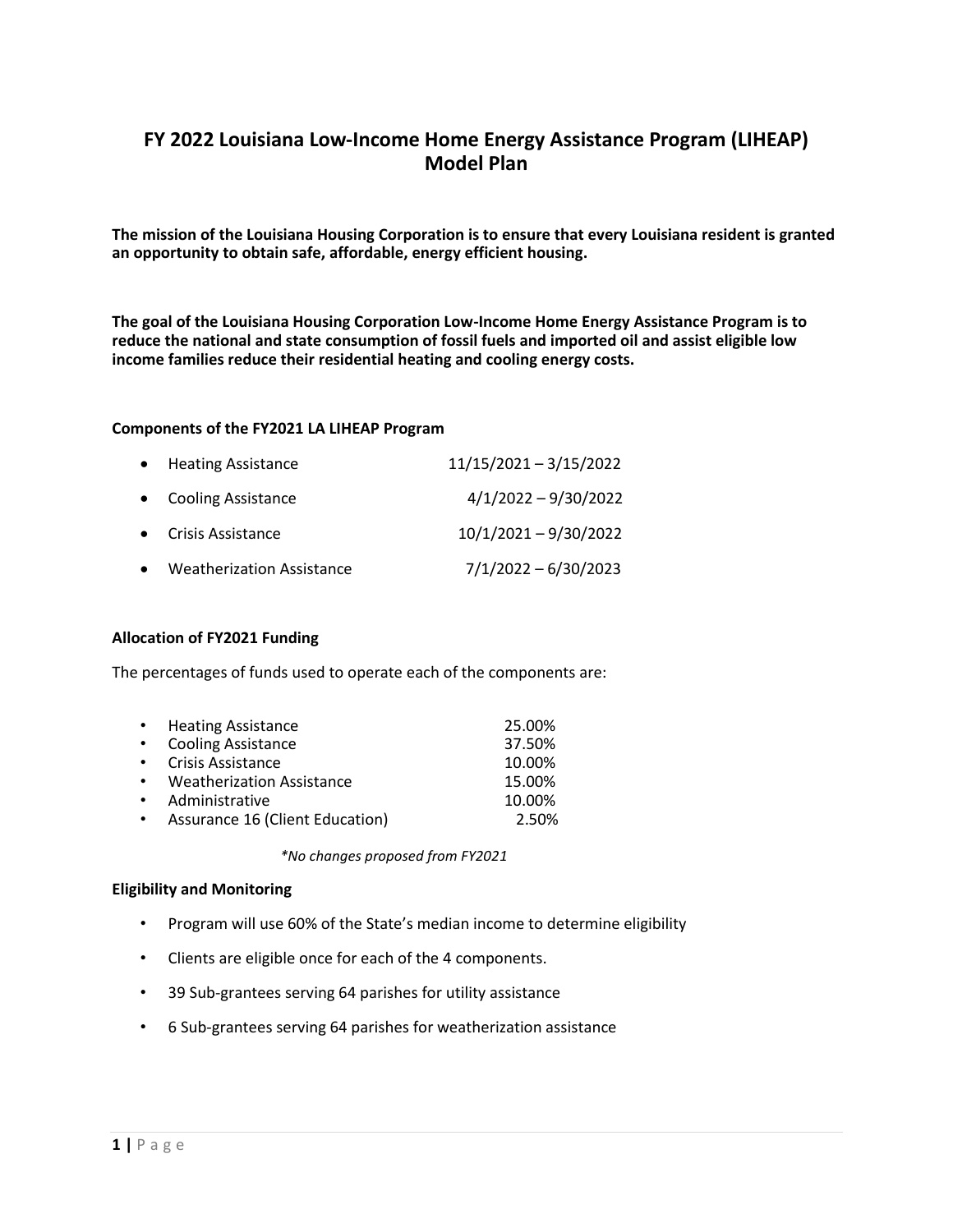## **LIHEAP Heating and Cooling Benefit Matrix**

• No changes proposed.

## **FY2022 Plan Changes from FY2021**

- **Section 4.9** Expanded how Louisiana determines crisis assistance benefits by adding **"**In the event of unforeseen circumstances (i.e. public health emergencies, natural disaster, etc.), LHC reserves the right to allow past due balances to be included in the crisis assistance benefit payment. This right will be implemented by LA LIHEAP Notice and with a defined period only."
- **Section 6.1** Added "Registered with Aunt Bertha and Unite Us Louisiana for referrals by healthcare, State, and other organizations."
- **Section 7.1** Added "Participate in the Aunt Bertha and Unite Us Louisiana referral systems."
- **Section 8.5a** Removed "Tribal Government". The Clifton Choctaw Tribe has opted to no longer be a direct subrecipient.
- **Section 8.7** Changed from 40 to 39
- **Section 8.8** Changed from No to Yes Have you changed any local administering agencies in the last year?
- **Section 8.9** Added a reason why: "A Tribal Government opted to forgo their direct subrecipient allocation due to internal administrative issues. Funds were redirected to the Community Action Agency administering the rest of the parish. Tribal members are being serviced by the Community Action Agency in the parish."
- **Section 9.1 "**There are 22 out of 195 energy vendors that are not set up to receive payments directly from the LHC." Changed from 89 out of 322. Removed words "mom/pop" from "small vendors". (LHC consolidated energy vendor duplications in the software this past year which is the reason for the lower numbers).
- **Section 10.8** Added "In 2020/2021, LHC hired a 3rd party consultant via RFP to perform Subgrantee full assessments and subsequent training to ensure programmatic changes over the last 3 years have been adopted and to assess where LHC can provide additional resources. LHC will begin monitoring internally again in 2022."
- **Section 10.11** Updated to be 8
- **Section 10.12** Updated to be 3
- **Sections 11.1 – 11.6** Updated entire sections based upon public participation, Policy Advisory Council, and public hearing comments.